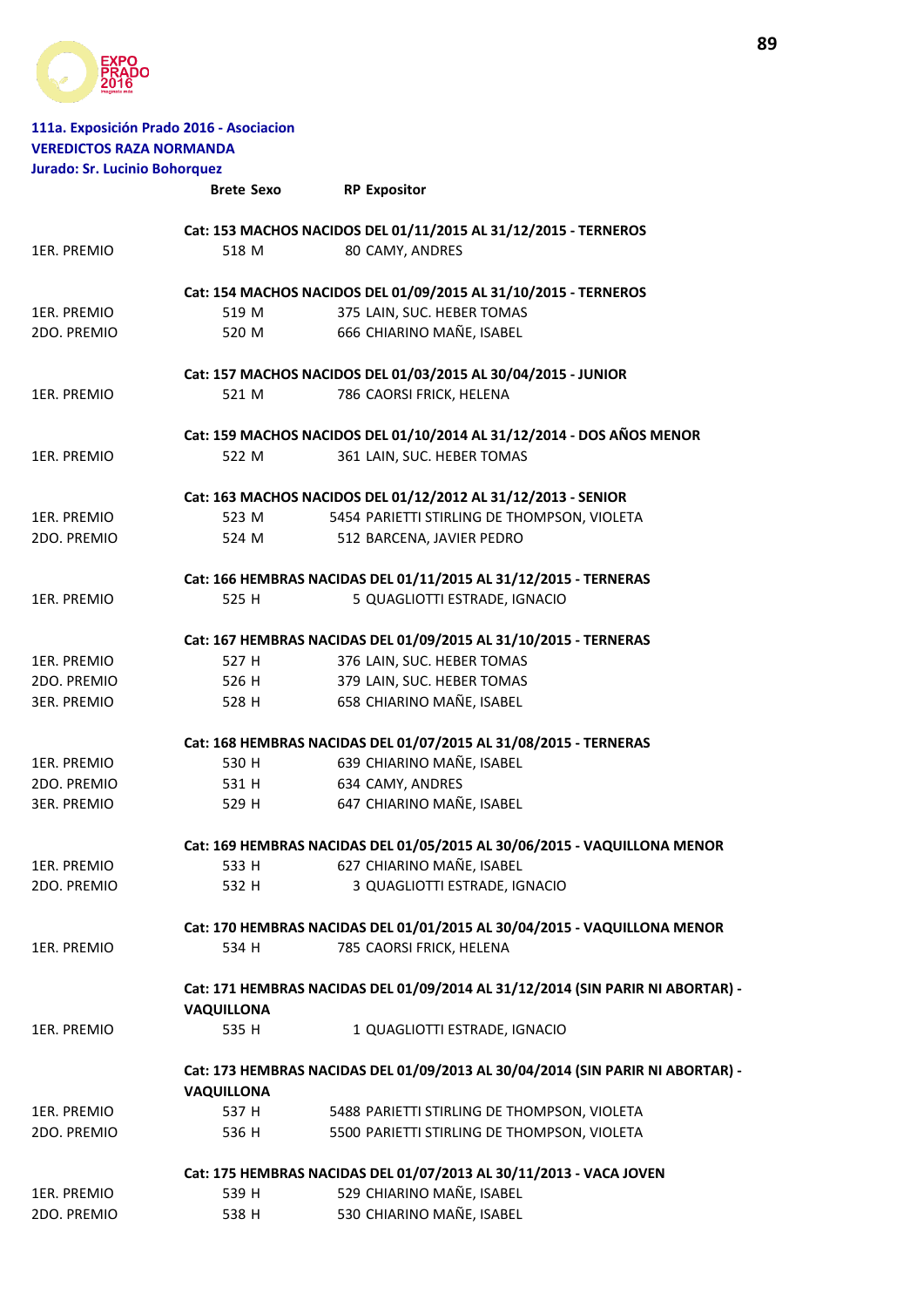|                    | Cat: 177 HEMBRAS NACIDAS DEL 01/07/2012 AL 31/12/2012 - VACA JOVEN  |  |  |  |
|--------------------|---------------------------------------------------------------------|--|--|--|
| 1ER. PREMIO        | 504 CHIARINO MAÑE, ISABEL<br>540 H                                  |  |  |  |
| 2DO. PREMIO        | 478 CHIARINO MAÑE, ISABEL<br>542 H                                  |  |  |  |
| <b>3ER. PREMIO</b> | 489 CHIARINO MAÑE, ISABEL<br>541 H                                  |  |  |  |
|                    |                                                                     |  |  |  |
|                    | Cat: 180 HEMBRAS NACIDAS DEL 01/08/2009 AL 31/07/2011 - VACA ADULTA |  |  |  |
| 1ER. PREMIO        | 405 CHIARINO MAÑE, ISABEL<br>545 H                                  |  |  |  |
| 2DO. PREMIO        | 5144 PARIETTI STIRLING DE THOMPSON, VIOLETA<br>546 H                |  |  |  |
| <b>3ER. PREMIO</b> | 544 H<br>5222 PARIETTI STIRLING DE THOMPSON, VIOLETA                |  |  |  |
|                    |                                                                     |  |  |  |
|                    | Cat: 181 HEMBRAS NACIDAS ANTES DEL 31/07/2009 - VACA ADULTA         |  |  |  |
| 1ER. PREMIO        | 220 CHIARINO MAÑE, ISABEL<br>548 H                                  |  |  |  |
|                    |                                                                     |  |  |  |
|                    | <b>CAMPEON TERNEROS</b>                                             |  |  |  |
|                    | 519 M<br>375 LAIN, SUC. HEBER TOMAS                                 |  |  |  |
|                    | <b>RESERVADO CAMPEON TERNEROS</b>                                   |  |  |  |
|                    | 666 CHIARINO MAÑE, ISABEL<br>520 M                                  |  |  |  |
|                    | <b>CAMPEON JUNIOR</b>                                               |  |  |  |
|                    | 521 M<br>786 CAORSI FRICK, HELENA                                   |  |  |  |
|                    | <b>CAMPEON DOS AÑOS MENOR</b>                                       |  |  |  |
|                    | 361 LAIN, SUC. HEBER TOMAS<br>522 M                                 |  |  |  |
|                    | <b>CAMPEON SENIOR</b>                                               |  |  |  |
|                    | 523 M<br>5454 PARIETTI STIRLING DE THOMPSON, VIOLETA                |  |  |  |
|                    | <b>RESERVADO CAMPEON SENIOR</b>                                     |  |  |  |
|                    | 512 BARCENA, JAVIER PEDRO<br>524 M                                  |  |  |  |
|                    | <b>CAMPEONA TERNERAS</b>                                            |  |  |  |
|                    | 376 LAIN, SUC. HEBER TOMAS<br>527 H                                 |  |  |  |
|                    | RESERVADA CAMPEONA TERNERAS                                         |  |  |  |
|                    | 639 CHIARINO MAÑE, ISABEL<br>530 H                                  |  |  |  |
|                    | <b>TERCER MEJOR TERNERAS</b>                                        |  |  |  |
|                    | 634 CAMY, ANDRES<br>531 H                                           |  |  |  |
|                    |                                                                     |  |  |  |
|                    | <b>CAMPEONA VAQUILLONA MENOR</b>                                    |  |  |  |
|                    | 627 CHIARINO MAÑE, ISABEL<br>533 H                                  |  |  |  |
|                    | RESERVADA CAMPEONA VAQUILLONA MENOR                                 |  |  |  |
|                    | 534 H<br>785 CAORSI FRICK, HELENA                                   |  |  |  |
|                    | <b>TERCER MEJOR VAQUILLONA MENOR</b>                                |  |  |  |
|                    | 532 H<br>3 QUAGLIOTTI ESTRADE, IGNACIO                              |  |  |  |
|                    | <b>CAMPEONA VAQUILLONA MAYOR</b>                                    |  |  |  |
|                    | 537 H<br>5488 PARIETTI STIRLING DE THOMPSON, VIOLETA                |  |  |  |
|                    | RESERVADA CAMPEONA VAQUILLONA MAYOR                                 |  |  |  |
|                    | 536 H<br>5500 PARIETTI STIRLING DE THOMPSON, VIOLETA                |  |  |  |
|                    | <b>TERCER MEJOR VAQUILLONA MAYOR</b>                                |  |  |  |
|                    | 1 QUAGLIOTTI ESTRADE, IGNACIO<br>535 H                              |  |  |  |
|                    | <b>CAMPEONA VACA JOVEN</b>                                          |  |  |  |
|                    | 504 CHIARINO MAÑE, ISABEL<br>540 H                                  |  |  |  |
|                    | RESERVADA CAMPEONA VACA JOVEN                                       |  |  |  |
|                    | 478 CHIARINO MAÑE, ISABEL<br>542 H                                  |  |  |  |
|                    | <b>TERCER MEJOR VACA JOVEN</b>                                      |  |  |  |
|                    | 529 CHIARINO MAÑE, ISABEL<br>539 H                                  |  |  |  |
|                    | <b>CAMPEONA VACA ADULTA</b>                                         |  |  |  |
|                    | 220 CHIARINO MAÑE, ISABEL<br>548 H                                  |  |  |  |
|                    | RESERVADA CAMPEONA VACA ADULTA                                      |  |  |  |
|                    | 405 CHIARINO MAÑE, ISABEL<br>545 H                                  |  |  |  |
|                    | <b>TERCER MEJOR VACA ADULTA</b>                                     |  |  |  |
|                    | 546 H<br>5144 PARIETTI STIRLING DE THOMPSON, VIOLETA                |  |  |  |
|                    |                                                                     |  |  |  |
|                    |                                                                     |  |  |  |

**90**